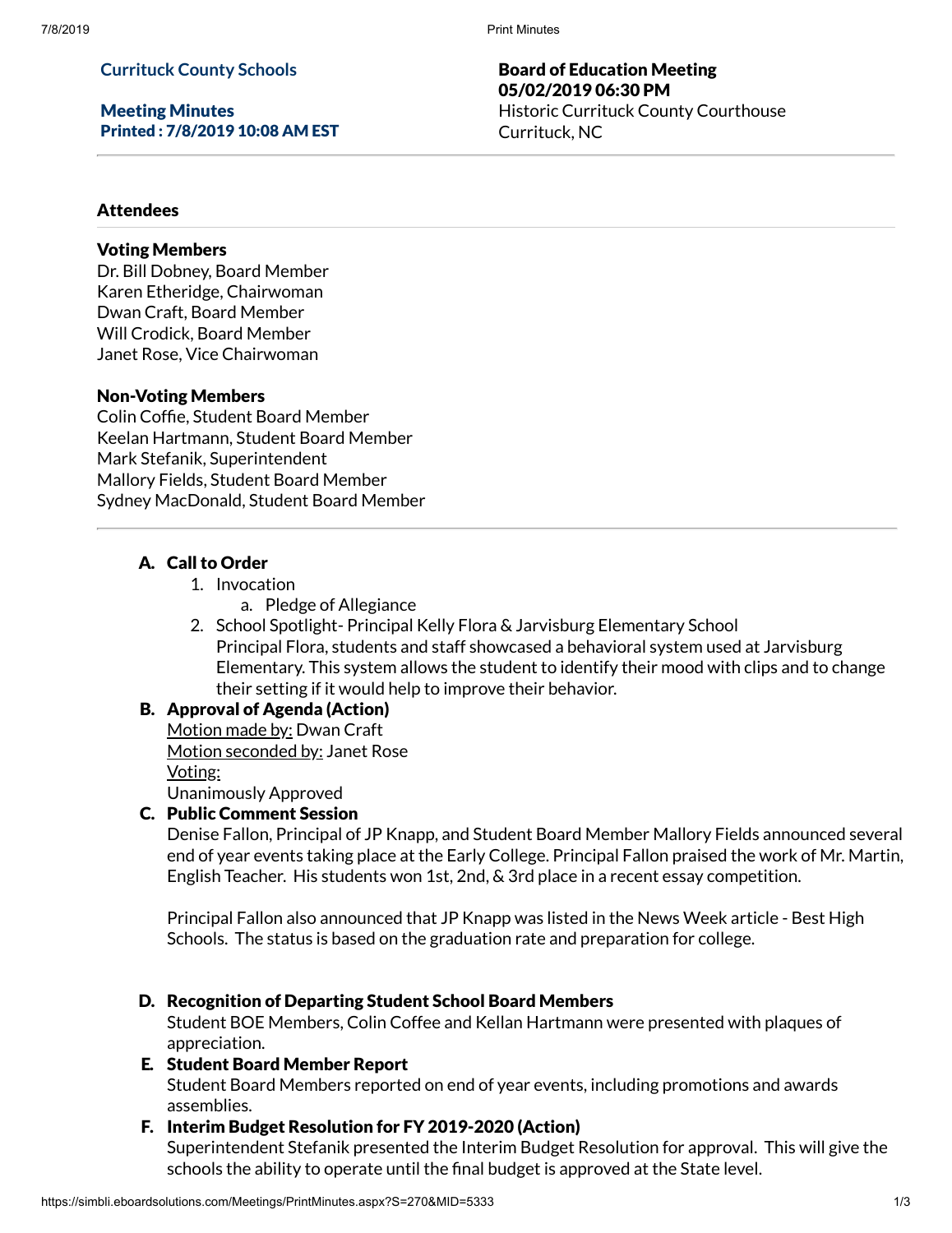Once the official budget is adopted in October - adjustments can be made.

Motion made by: Dr. Bill Dobney

Motion seconded by: Janet Rose

Voting:

Unanimously Approved

# G. Field Trips (Informational):

- 1. JP Knapp Senior Trip to Washington DC May 14-16, 2019
- 2. JP Knapp FBLA National Leadership Conference, San Antonio, TX June 29-July 3, 2019

## H. Consent Agenda (Action)

Janet Rose asked about the cost of the greenhouse listed in the Capital Outlay Budget. It was explained that the proposed budget of \$40,000 was originally listed because of a possible partnership with the County Commissioners. When the Capital Outlay Budget was revised to include all cuts, the full amount of  $$100,000$  was added. Will Crodick asked if energy efficiency savings could be added to the report on requested utility items. He also asked that two items be removed from the report if funded directly by the County; HVAC system and CCMS wall repair. The greenhouse cost will also be revised or removed from the list if funded directly.

Motion made by: Dwan Craft

Motion seconded by: Dr. Bill Dobney

## Voting:

Unanimously Approved

- 1. Personnel Report Dated May 2, 2019 a. Leave Report Dated May 2, 2019
- 2. Board Meeting Minutes April 1, 2019
- 3. Closed Session Minutes April 1, 2019
- 4. Closed Session Minutes for April 9, 2019
- 5. Special Mintues for April 9, 2019
- 6. 2019-2020 Payroll Calendars
- 7. School Nutrition Procurement Plan 2019-2020
- 8. Capital Outlay Budget for 2019-2020
- 9. 2019 Administrator Contract Renewal & Teachers Contracts
- 10. Bank Reconciliations Informational Only
- 11. Budget Update Informational Only

## I. Information Items

1. Board of Education Meeting- June 27, 2019- Historic Currituck County Courthouse, 3:00 p.m. with a Closed Session at 2:00 p.m. The Board will not hold a work session prior to the meeting.

## J. Board Members & Superintendent Comments

Will Crodick reported on his recent visits to the schools.

Janet Rose attended the district's musical, the JP Knapp prom and Ag Day. Teacher Appreciation Week is next week and on June 1st the CCHS Science Club will host a walk to bring awareness to mental health and suicide prevention.

Dr. Dobney attended several athletic events. He recently wrote a letter of recommendation for Robert Woodley and his nomination into the NCHSAA Hall of Fame. Dr. Dobney thanked the departing student BOE members for their input.

Dwan Craft was the moderator for the recent Battle of the Books competition and was extremely impressed with the students. Although retired, she still receives letters from parents during Teacher Appreciation Week. She encouraged parents to support their teachers.

Superintendent Stefanik thanked the departing student BOE Members for their opinions and input.